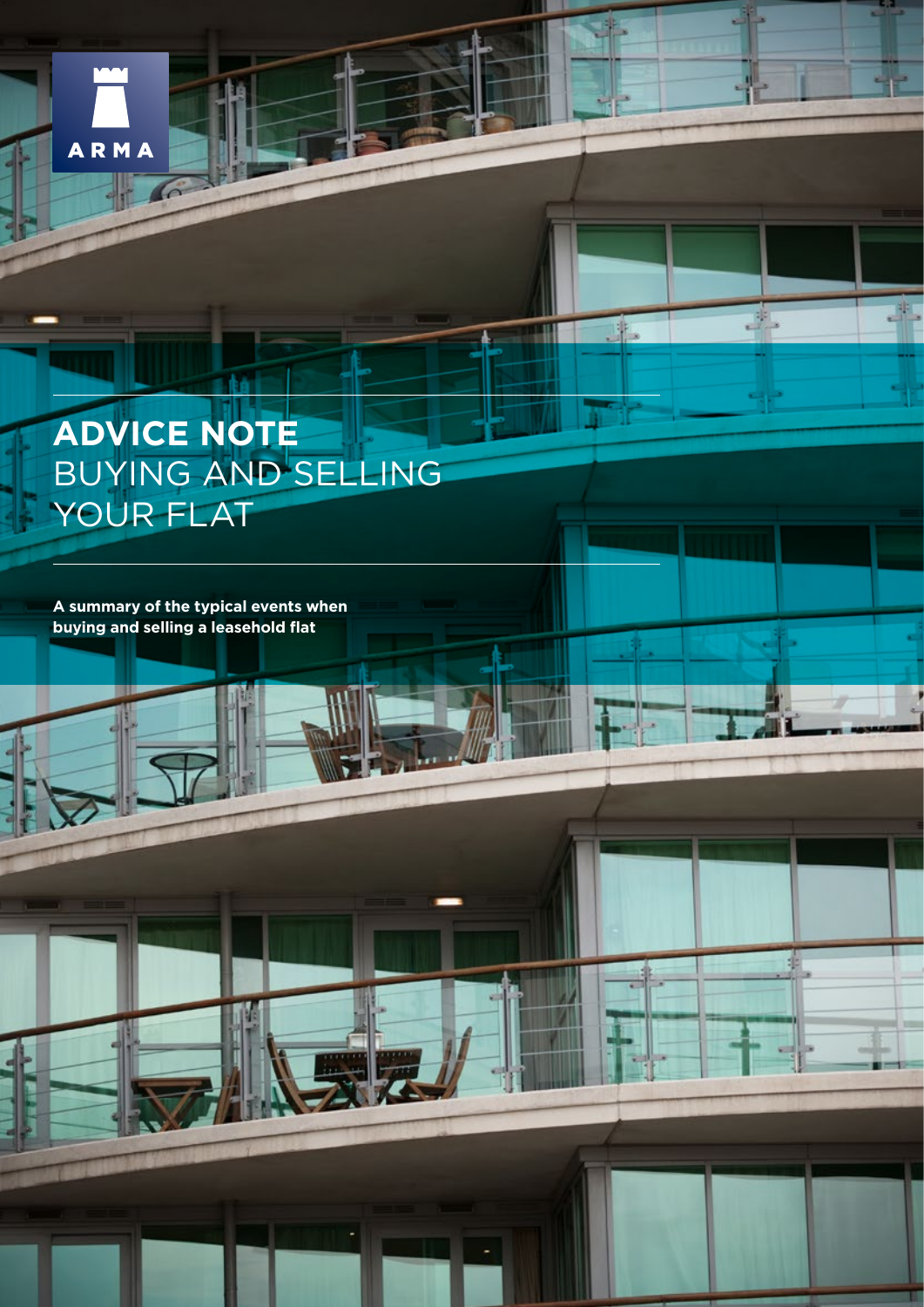#### **CONTENTS**

#### **Note:**

As the leading trade body for residential leasehold management, ARMA is also an important resource for leaseholders. Our Advice Notes cover a range of topics on the leasehold system to help leaseholders understand their rights and responsibilities and ultimately get the most out of living in their flat.

| 3  | <b>Summary</b>                            |
|----|-------------------------------------------|
| 4  | <b>Selling your flat</b>                  |
| 5  | <b>Condition of sales</b>                 |
| 6  | <b>Lease restrictions</b>                 |
| 7  | Your managing agent's role                |
| 8  | <b>Keep useful documents!</b>             |
| 9  | <b>Managing agents' fees</b>              |
| 10 | Ground rent and service charge arrears    |
| 11 | <b>Share and membership certificates</b>  |
| 12 | <b>Questions for first time buyers</b>    |
| 14 | <b>Questions for anyone buying a flat</b> |
| 15 | <b>Further information</b>                |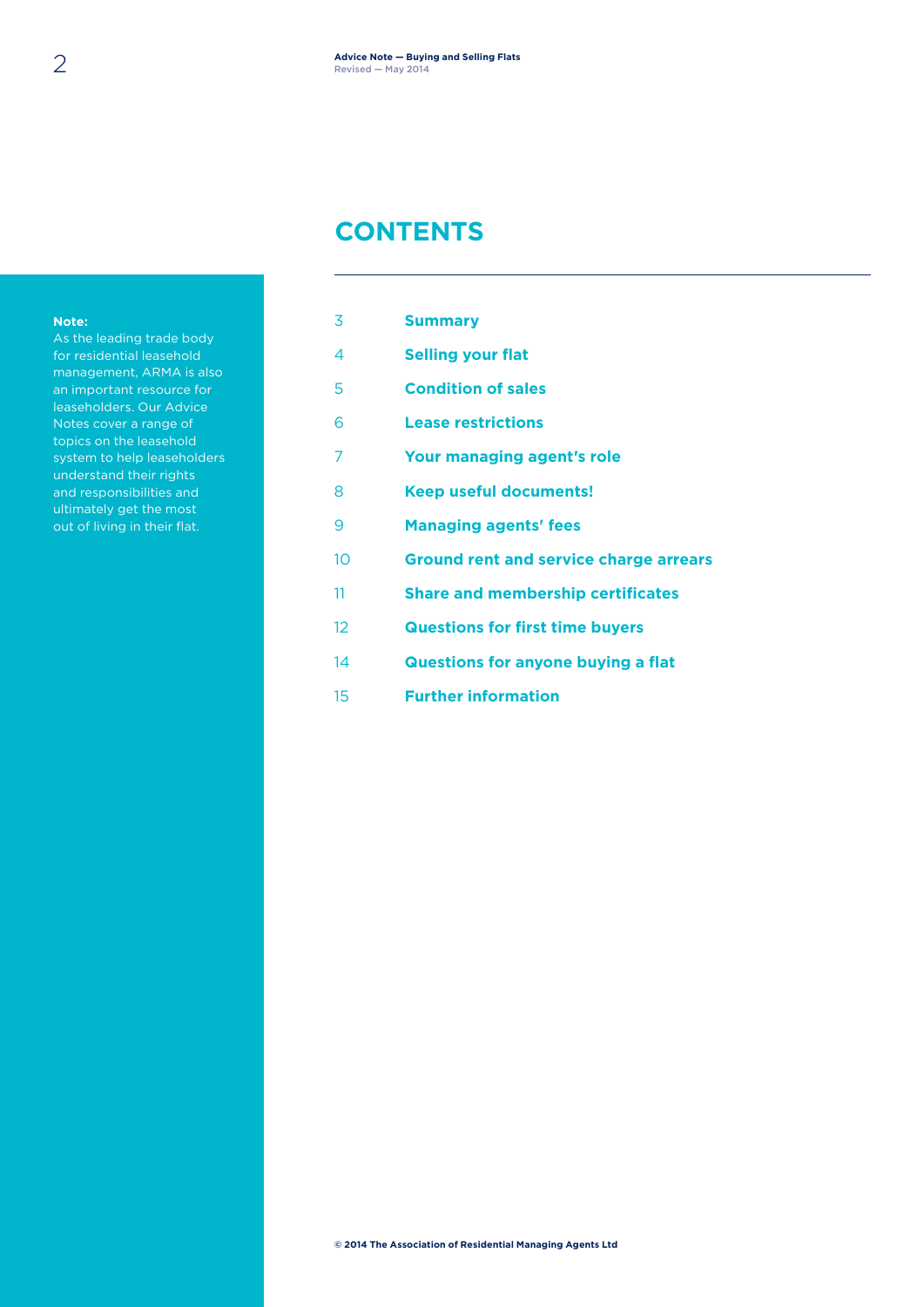#### **SUMMARY**

This Advice Note looks at the typical events in buying and selling a leasehold flat.

It explains the usual restrictions found in leases that can affect how flats can be sold. Being aware of these restrictions can help speed up the sales process.

We'll also explain how the landlord and managing agent will be involved, and the kinds of information they will be asked to provide.

At the end, there's a useful list of questions that buyers may wish to ask their solicitor before going ahead.

ARMA wishes to acknowledge the assistance of the Devon and Somerset Law Society in the writing of this note.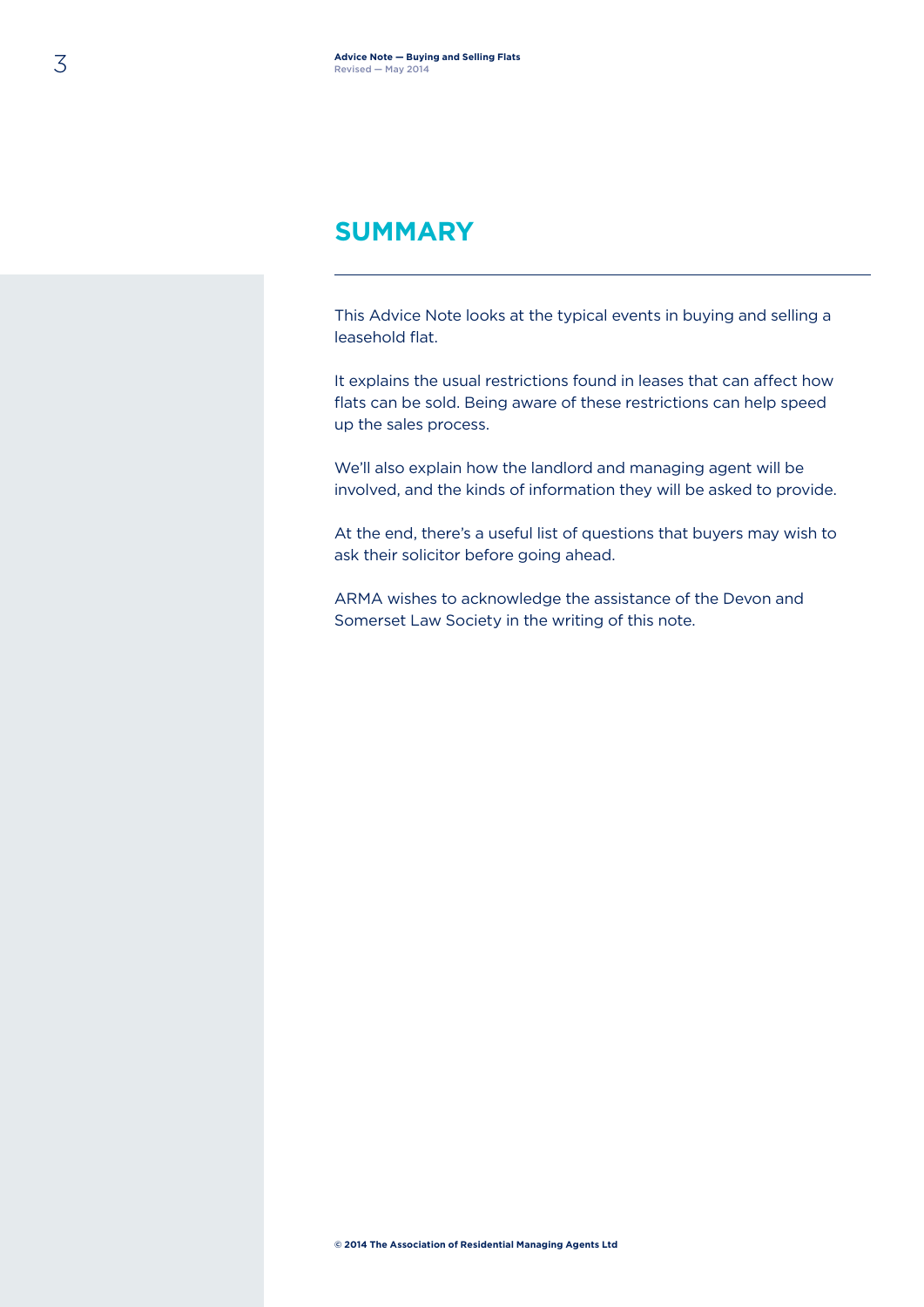# **SELLING YOUR FLAT**

Here's what normally happens when you decide to sell your flat:

- 1. You put the flat up for sale with an estate agent
- 2. An offer is made, which you accept
- 3. You and the buyer each instruct your solicitors to deal with the sale and purchase
- 4. The buyer arranges mortgage finance and sells their home
- 5. Your solicitor obtains proof of your ownership of the flat, usually by obtaining a copy of your title from the Land Registry
- 6. Your solicitor prepares a draft contract of sale
- 7. When the buyer is able to proceed, your solicitor sends the draft contract, a copy of your title, a copy of the freeholder's title and a copy of your lease to their solicitor
- 8. The buyer's solicitor will make enquiries about the flat. Some of these will be questions about the management of the block, which your solicitor will refer to the managing agent or freeholder to answer
- 9. Various searches will be undertaken (local authority and water and drainage searches), usually by the buyer on the advice of their solicitor
- 10. Once the enquiries are answered and the contract agreed, contracts can be exchanged and a deposit paid
- 11. A final check on ownership is made by the buyer's solicitor, the mortgage deed is prepared and signed, and any final queries are dealt with
- 12. The sale is complete! Your lease may require the landlord to be notified in writing within 28 days of this taking place.

THE BUYER'S SOLICITOR WILL MAKE ENQUIRIES ABOUT THE FLAT. SOME OF THESE WILL BE QUESTIONS ABOUT THE MANAGEMENT OF THE BLOCK, WHICH YOUR SOLICITOR WILL REFER TO THE MANAGING AGENT OR FREEHOLDER TO ANSWER



**© 2014 The Association of Residential Managing Agents Ltd**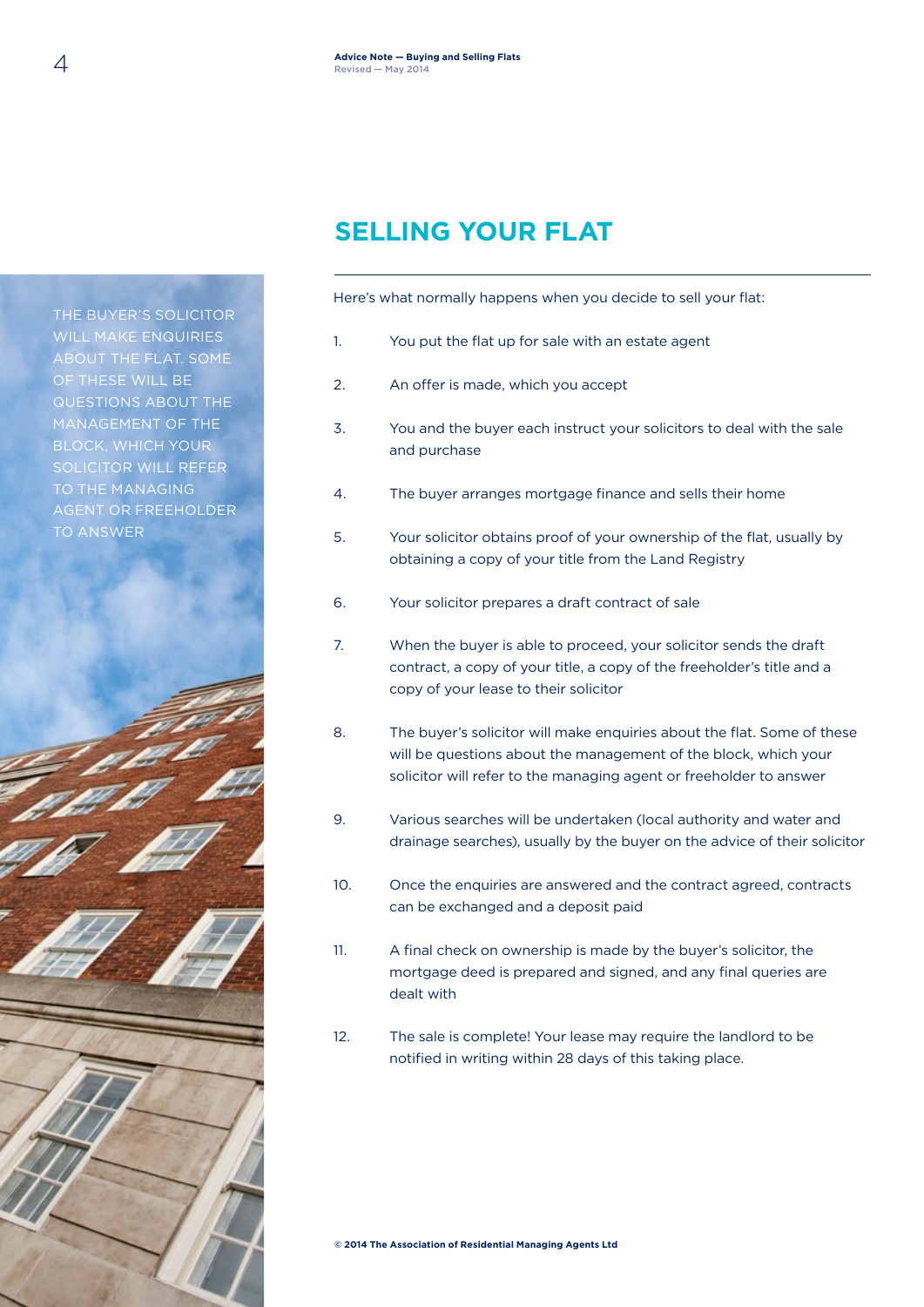### **CONDITION OF SALES**

When a leaseholder sells the remaining term of their lease to another person, this is called assignment.

Most leases contain assignment conditions — clauses in the lease that the seller must comply with. These conditions help ensure good on-going management of a property. They enable a managing agent to keep track of who the leaseholder is and so collect ground rent and service charges effectively. Assignment conditions often include references to mortgages and sub-letting.

There are three main types of condition:

#### **Deeds of covenant**

This is where the seller has to ensure that the buyer enters into an agreement with the landlord, managing agent or management company. This is so the new leaseholder agrees to comply with the same lease conditions as the former owner.

#### **No assignment without consent**

A typical lease will state that the sale or mortgage of a flat cannot take place without the prior written consent of the landlord.

If a leaseholder goes ahead and assigns without prior consent, the assignment is still legally valid. But if the landlord or managing agent takes exception with this (extremely rare), they could refuse to register the assignment if the lease requires it.

#### **Requirement to register the assignment**

With this type of condition, the leaseholder is free to sell their flat but the landlord (and/or their agent) must be notified, usually within 28 days of the sale, by the buyer's solicitor.

The buyer will also pay a fee to the management company or freeholder for registering the deed of covenant or granting consent and assignment of the lease.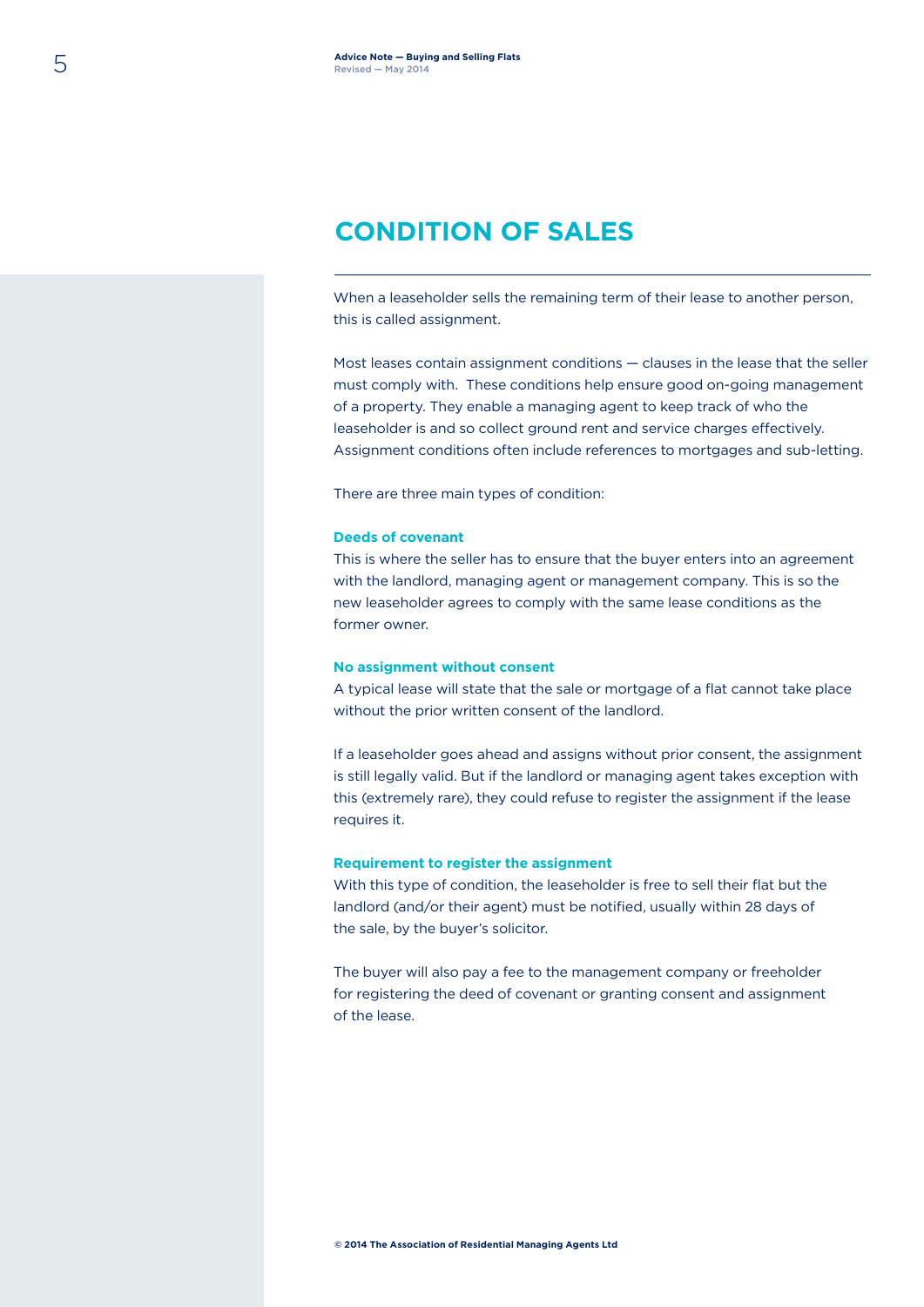### **LEASE RESTRICTIONS**

A restriction is an entry on the Land Register that prevents or regulates the sale of a flat. They are created at the Land Registry and can be used to control the sale of a lease.

A typical restriction may require proof of a deed of covenant, certificate of written consent, or registration of the assignment.

The effect of this restriction would be that ownership of the property couldn't be passed on until the landlord has given notice that the restriction has been complied with.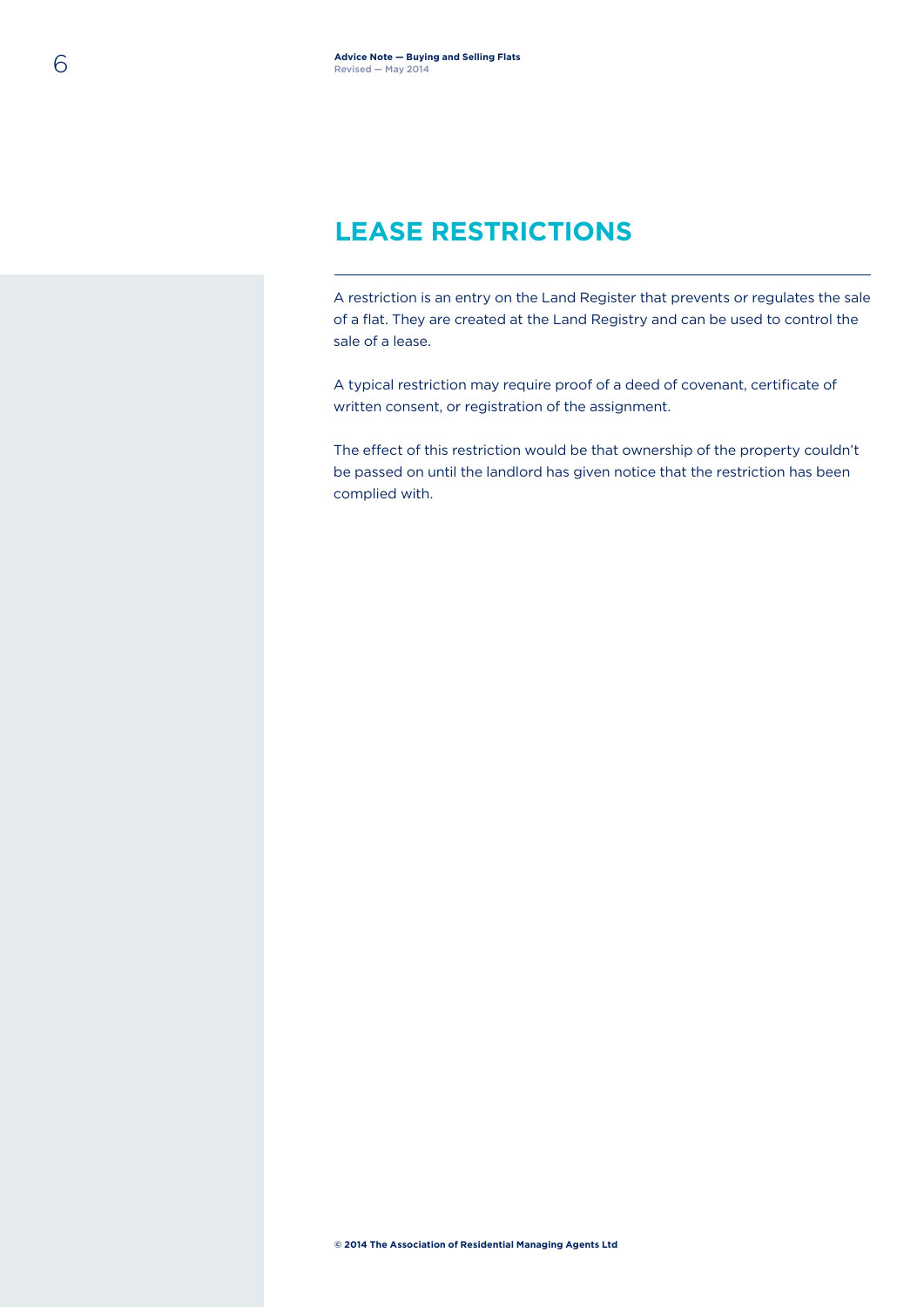### **YOUR MANAGING AGENT'S ROLE**

Normally, your managing agent will be asked for information about the management of the block and the service charge and ground rent situation.

The questions will usually be asked by the buyer but they should be sent to the agent by your solicitor. An agent cannot give information directly to the buyer because it may breach data protection laws.

The number of queries that an agent is expected to answer can range from a handful to over 100.

Your managing agent will be asked for things like:

- Copies of insurance policies
- Copies of the service charge accounts for the last three years
- The latest service charge budget
- Copies of demands for ground rent and service charges
- Confirmation that service charge and ground rent payments are up-to-date
- Clarification on whether any service charge surplus or deficit may be due after the end of the current financial year
- Information on any major work that's underway or planned
- Information on any reserve funds held
- Details of any breaches of the lease
- Details of any consents for alterations or improvements
- A copy of the health and safety and fire risk assessments for the communal areas of the block
- A copy of the asbestos survey for the building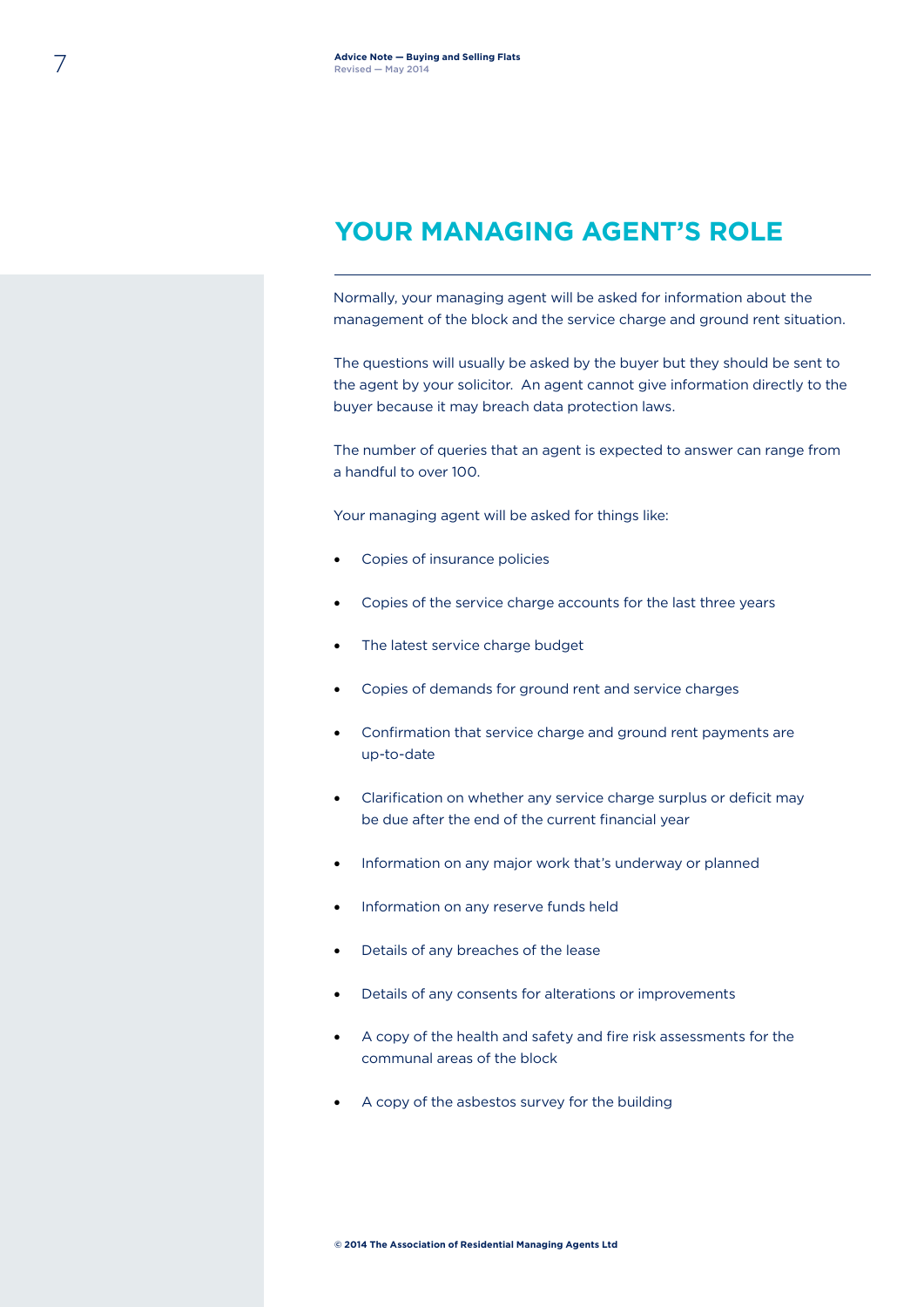# **KEEP USEFUL DOCUMENTS!**

If you're thinking of selling your flat, you should hold on to all documents relating to the management of the block so you can answer any questions. This will save you a lot of time and money later on.

Make sure you keep the following:

- Annual statements of account and budgets for service charges
- Recent demands for service charges and ground rent
- Letters about proposed major works to your block (Section 20 notices)
- Share or membership certificates if ownership of your flat also requires you to be a shareholder or member of a Residents' Management Company
- Memorandum & Articles of Association for your Residents' Management Company if there is one
- Minutes of Residents' Management Company meetings
- Any regulations about the management of your block in addition to the lease.

THE BLOCK SO YOU CAN ANSWER ANY QUESTIONS. THIS WILL SAVE YOU A LOT OF TIME AND MONEY LATER ON.

YOU SHOULD HOLD ON TO ALL DOCUMENTS RELATING TO THE MANAGEMENT OF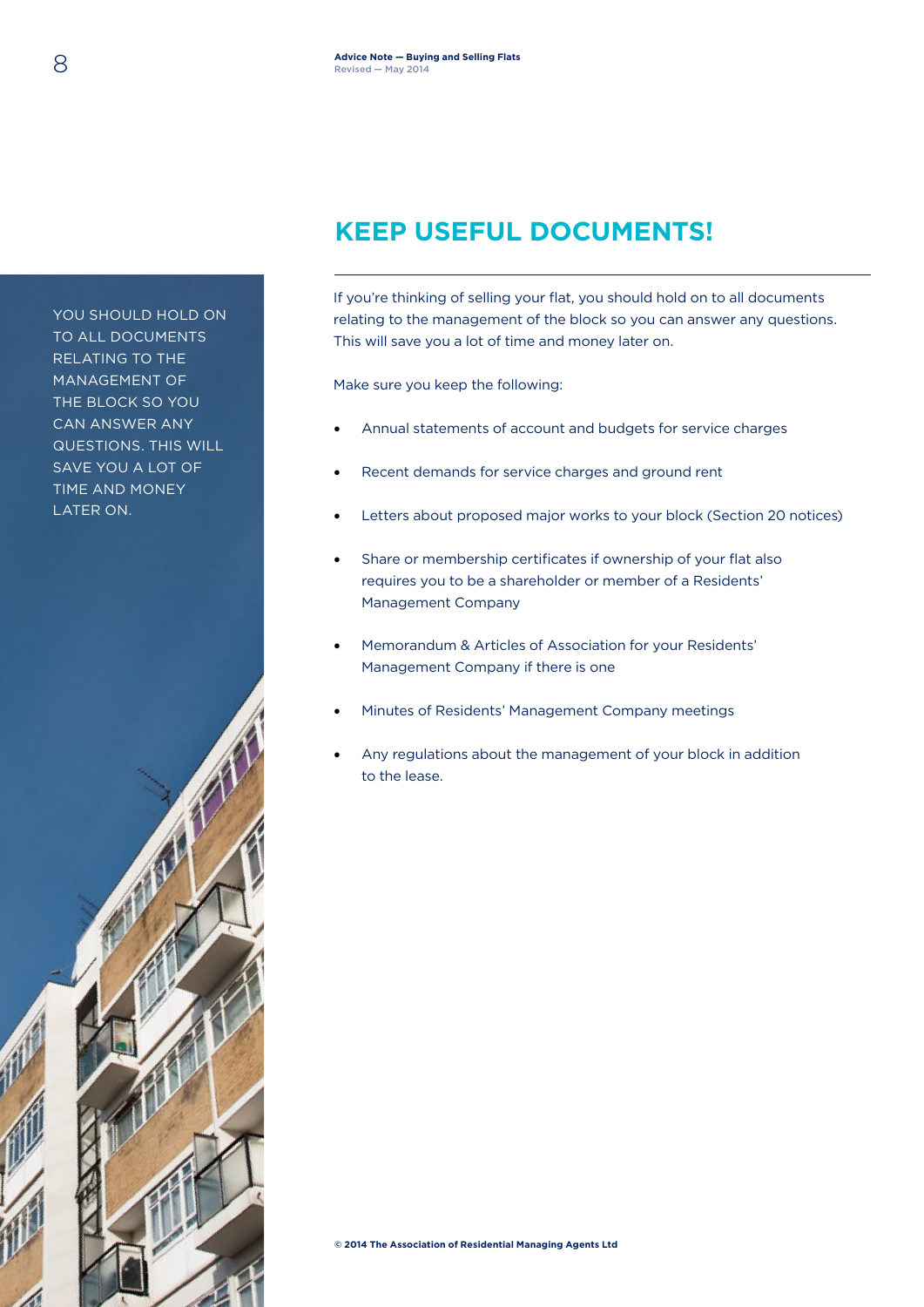### **MANAGING AGENTS' FEES**

Managing agents will charge for the work involved with selling a flat. But this can't form part of their regular management fee and it would be wrong for an agent to do that. It's normally the seller who pays these costs.

Not all fees go to the agent. Sometimes the landlord carries out the work.

The fees typically cover things like:

- Answering enquiries
- Arranging consent for a sale if it's required
- Sorting out the deeds of covenant upon sale
- Registering the change of leaseholder after a sale
- Registering a mortgage after a sale

Agents often refer to such fees as 'administration charges' as most of them are defined that way in Landlord and Tenant legislation.

If you think the fees you are being charged are unreasonable, or not payable according to the terms of your lease, you have the right to challenge them at a Tribunal. This is the case whether you pay them or not.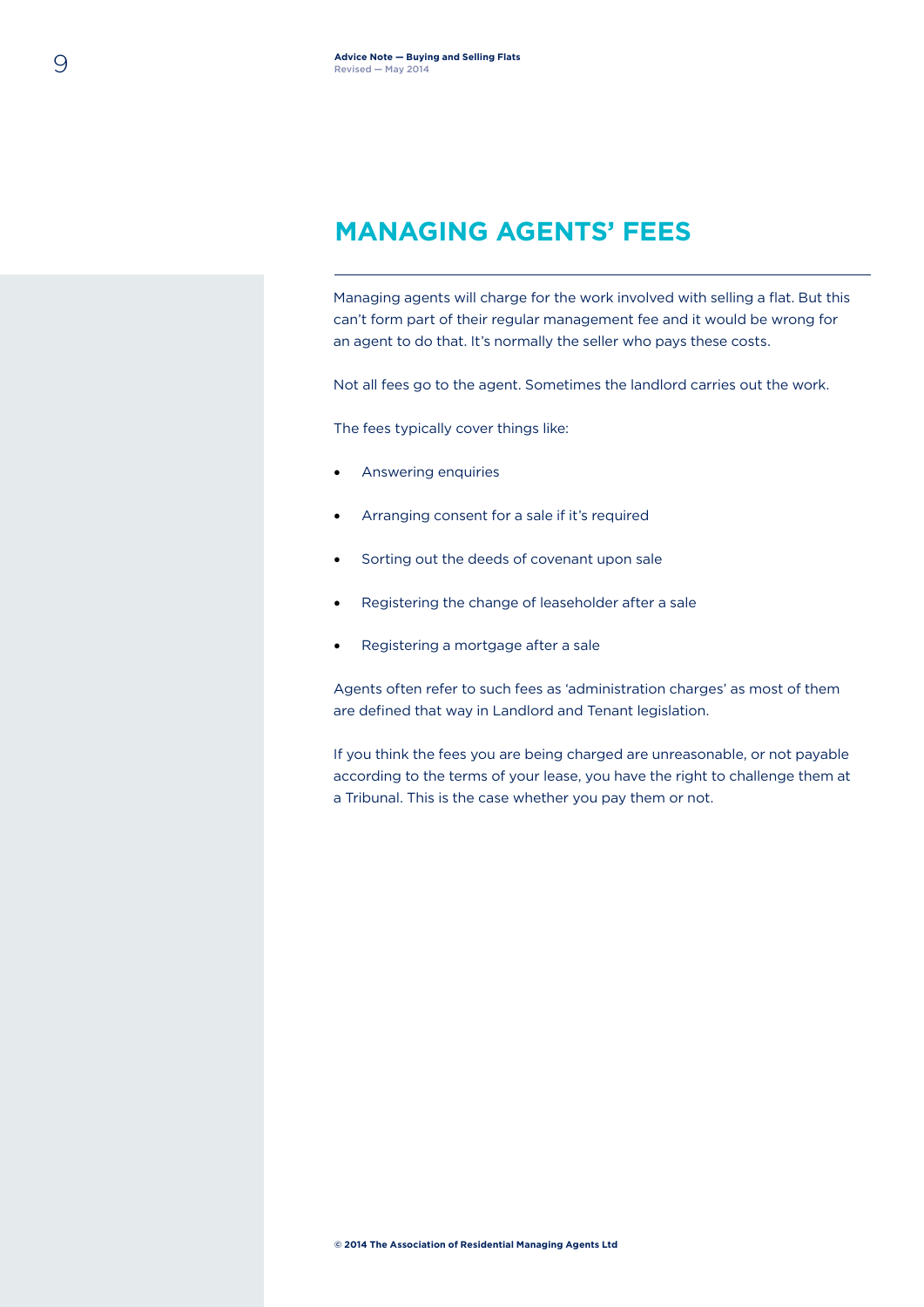### **GROUND RENT AND SERVICE CHARGE ARREARS**

Before the sale of your flat is completed, you will be asked to settle all outstanding debts, or your solicitor will be asked to give an undertaking to pay them on completion.

Even though you may be planning to sell you should still pay your service charges normally. Any apportionment of service charge or ground rent is worked out between the two solicitors on completion. Agents and landlords will not give consents, deeds of covenant or register a sale if debts are not paid.

If there's a service charge deficit for the financial year during which you lived in the building, this may not come to light until some months after you've moved.

The usual way to prepare for this is for your solicitor to hold back a small amount of money from the sale proceeds. This will then be passed on when the actual amount of the debt is known. This is called a retention.

If there's a service charge credit due after your sale, this can only be refunded to the current owner, unless you have evidence of an agreement with the buyer that the refund will be made to you.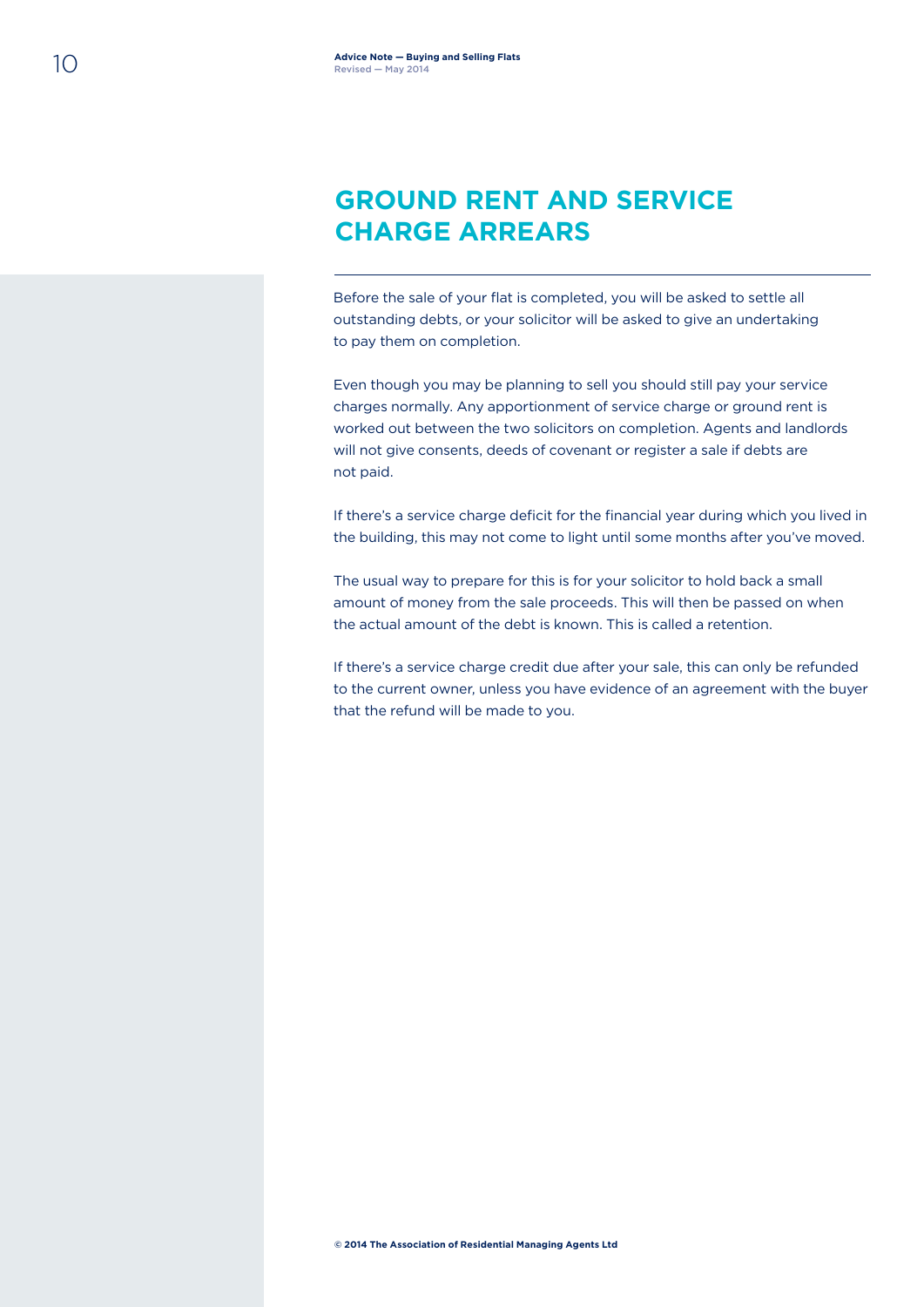### **SHARE AND MEMBERSHIP CERTIFICATES**

Many blocks of flats are owned and/or managed by the leaseholders that live in them. Anyone owning a flat there will normally have to become a shareholder or member of a company that's been created.

If this applies to you, on selling your flat you will need to return your shareholder's certificate, or assign your membership of the company to the new owner. Your solicitor will be able to help you with this.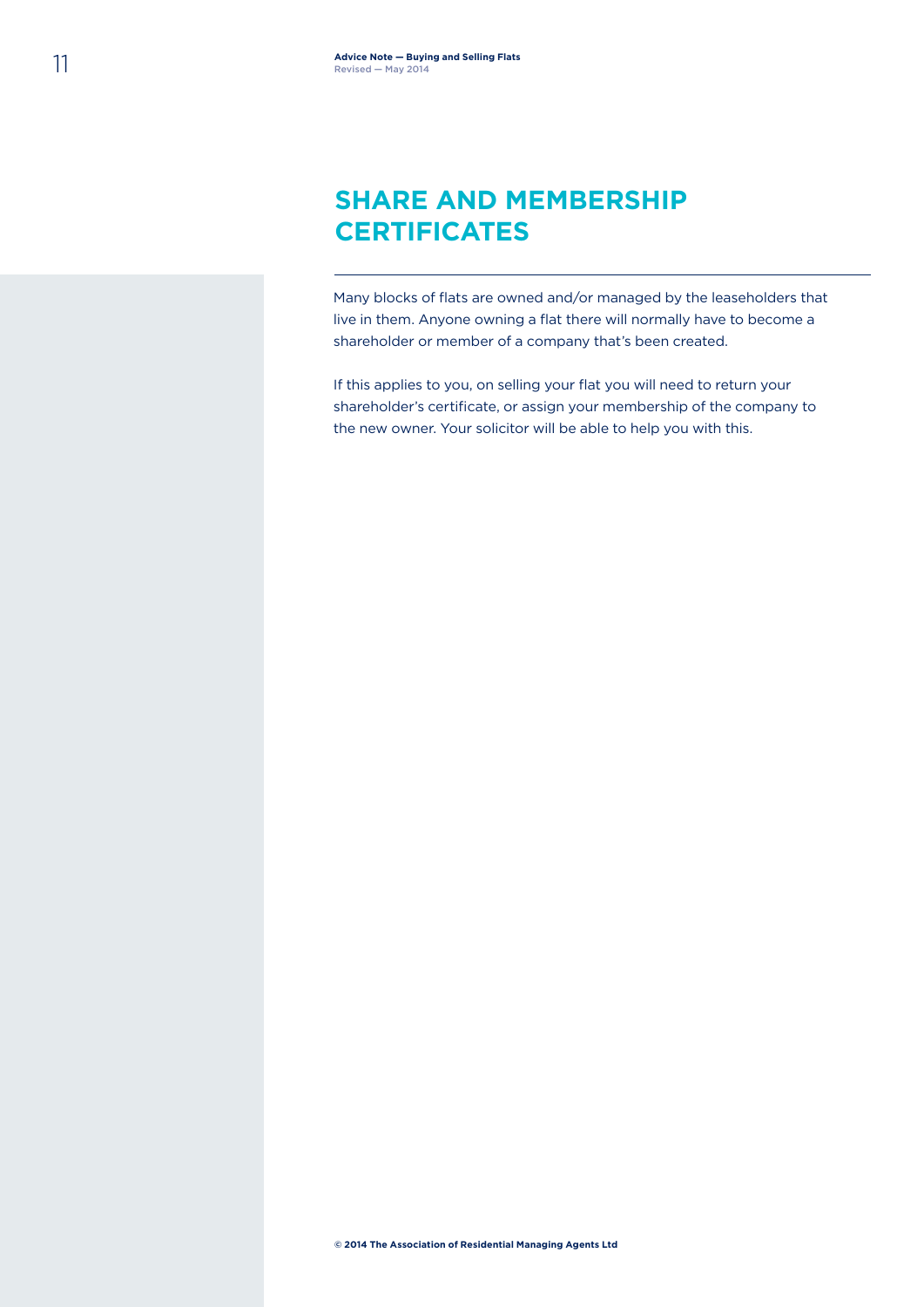#### **QUESTIONS FOR FIRST TIME BUYERS**

We've put together some questions to assist first time buyers of leasehold flats, when seeking advice and information from solicitors, conveyancers, sellers and estate agents or other advisors.

The first batch of questions is aimed at buyers of flats on new developments; the second is relevant to all buyers…

#### **Questions for buyers of flats in new developments**

- What services will the service charge pay for?
- Will all the communal services be available when I move in? If not when?
- Who is paying the service charge for any unsold units? Is the developer legally obliged to make these payments?
- Who is the landlord?
- What is the developer's plan for the freehold?
- If the developer has set up a Residents' Management Company for the long-term management of the block, when will management control be passed to that company?
- If the developer has initially appointed a managing agent and the residents are not happy with that agent, can they vote to change agent?
- Has a sufficient reserve fund been set up to pay for redecoration and major repairs to communal areas?
- Has the developer agreed to make payments to the reserve fund for unsold flats?
- If sales are slow can the developer change the number of units and increase the proportion that I would be expected to pay towards the service charge?
- Can the developer change the mix of units? For example adding commercial units or selling to a housing association for rent?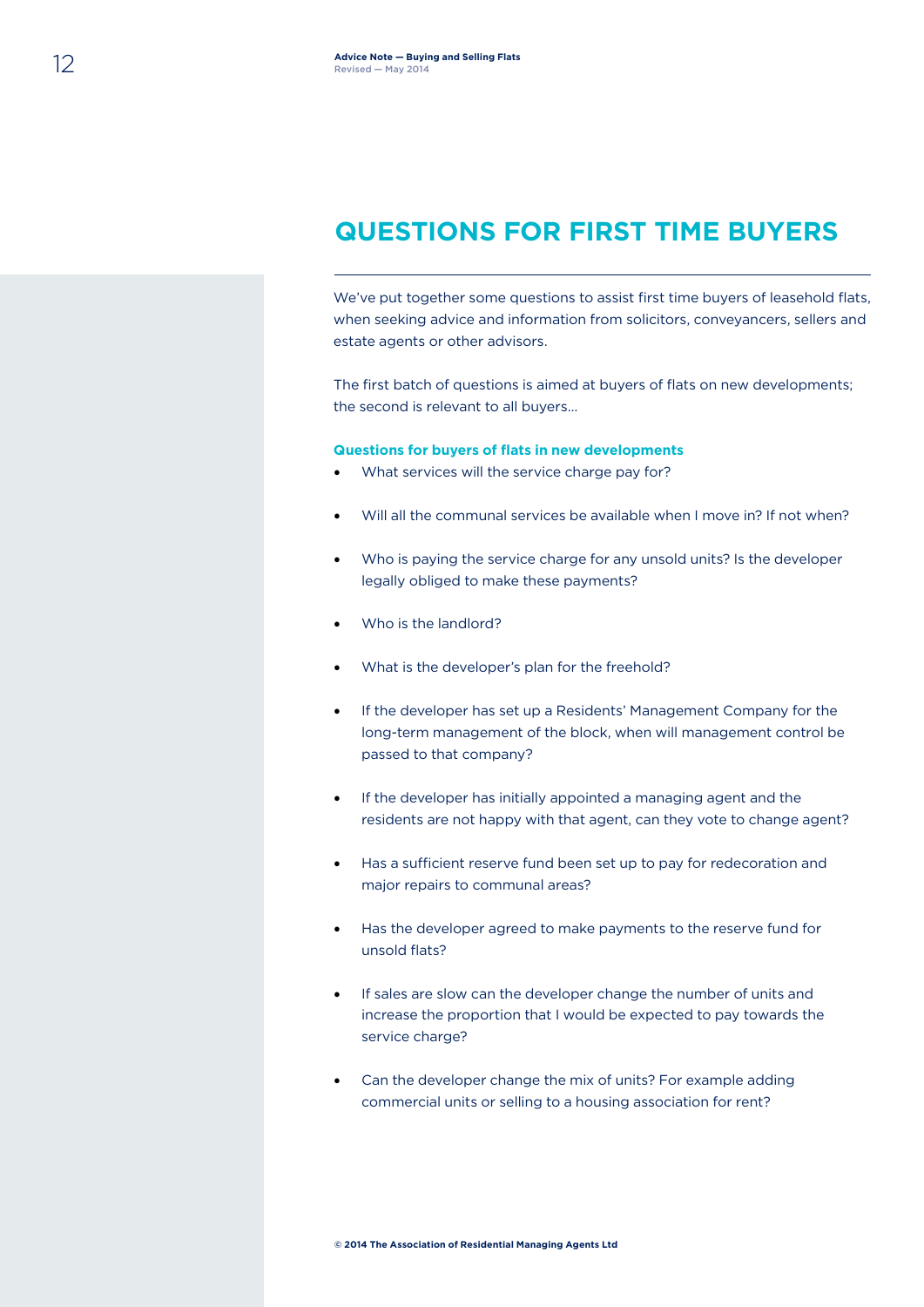- Are any utility supplies to my flat provided from a communal meter? If so what will the charges be and how will my contribution to the gas, electricity or water and sewerage be calculated?
- What arrangements does the developer have for me to report defects to my flat after I move in?
- What arrangements does the developer have to ensure that any defects to the structure and communal areas will be resolved before management is passed to a Residents' Management Company?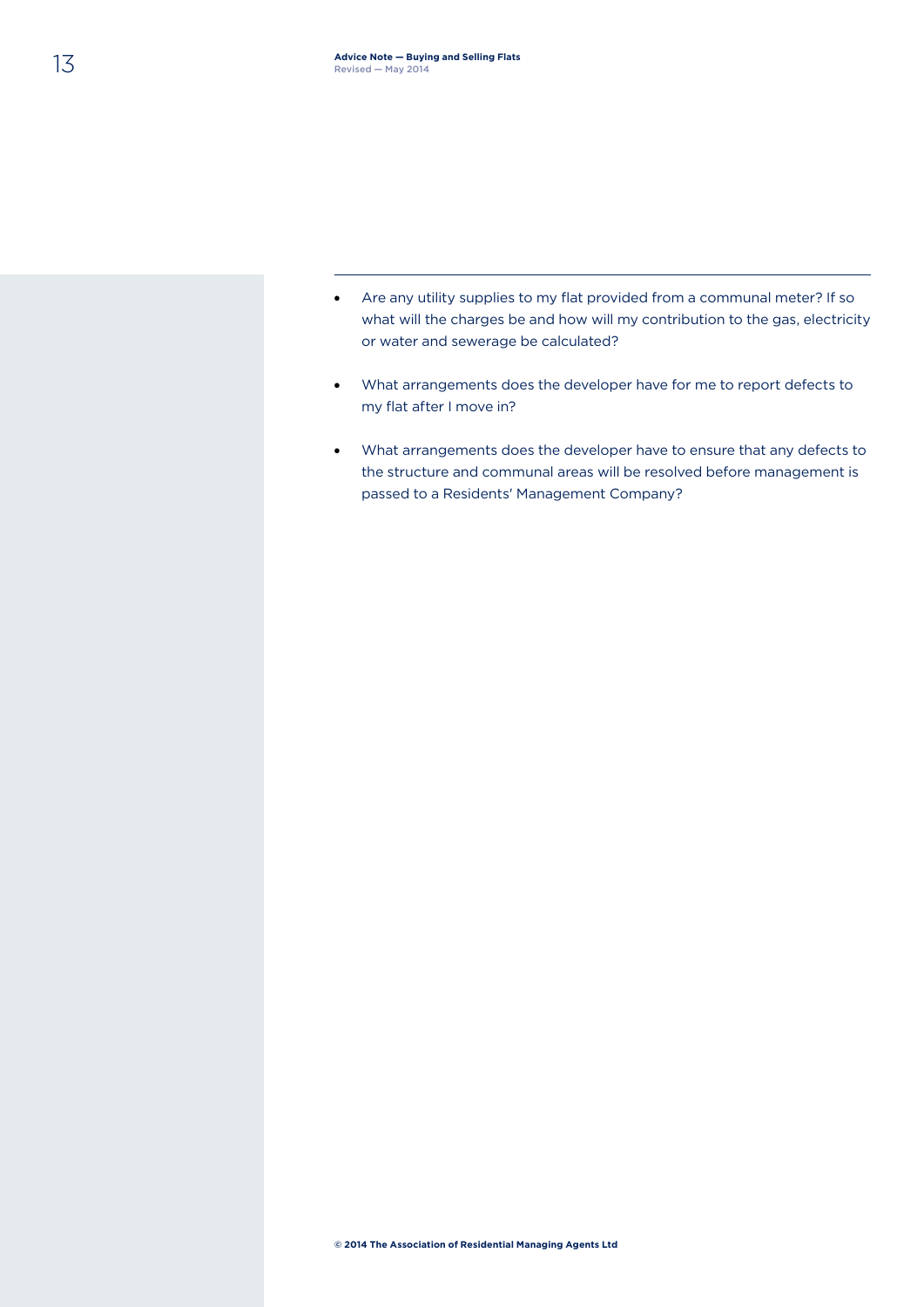### **QUESTIONS FOR ANYONE BUYING A FLAT**

- Ask your solicitor for a copy of the lease.
- When and how is the service charge and ground rent payable? Can I pay in instalments or by credit card or direct debit?
- If the payments are annually, quarterly or half yearly can I afford the next payment due?
- Ask for a copy of the last service charge accounts.
- What are the parking arrangements?
- Are pets allowed?
- Is subletting or buy-to-let allowed? If yes what fees might be payable before subletting?
- Will I need permission for alterations and improvements?
- Are satellite dishes allowed?
- Is there a Residents' Association in place?
- Do I have to become a director and shareholder or member of a Residents' Management Company?
- Is there a plan for major works to the building? If so what works are planned in the near future?
- Is there a reserve fund to offset the cost of future major works?
- Are service charge monies kept in a separate trust bank account?
- Is the annual statement of account for service charges checked by an independent accountant?
- Is there a problem with arrears at the block, meaning there is little money to pay for services?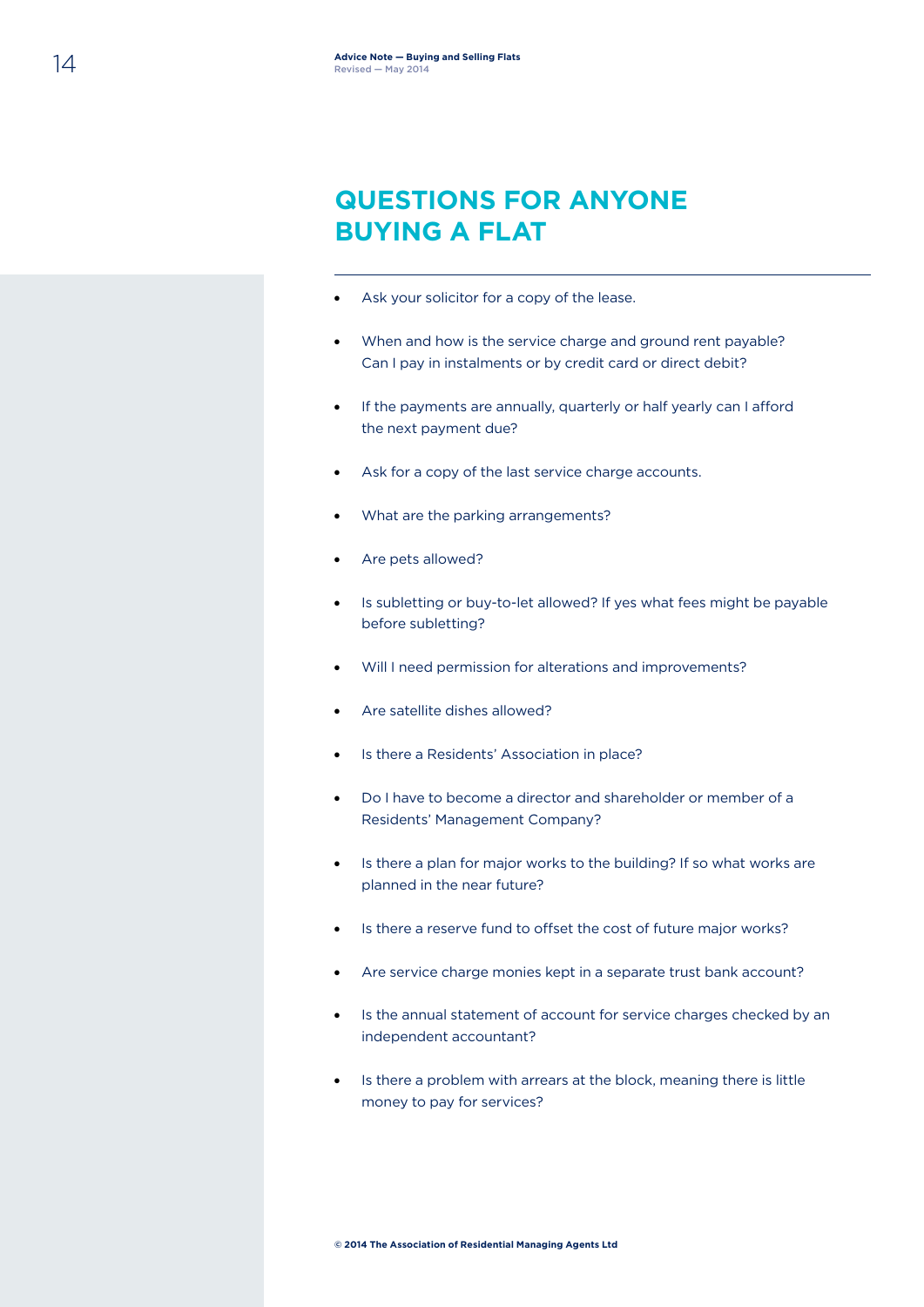- Is the managing agent a member of a recognised trade or professional body?
- Has a fire risk assessment of the communal areas been carried out?
- If the building was built prior to 2000, has an asbestos survey been carried out?